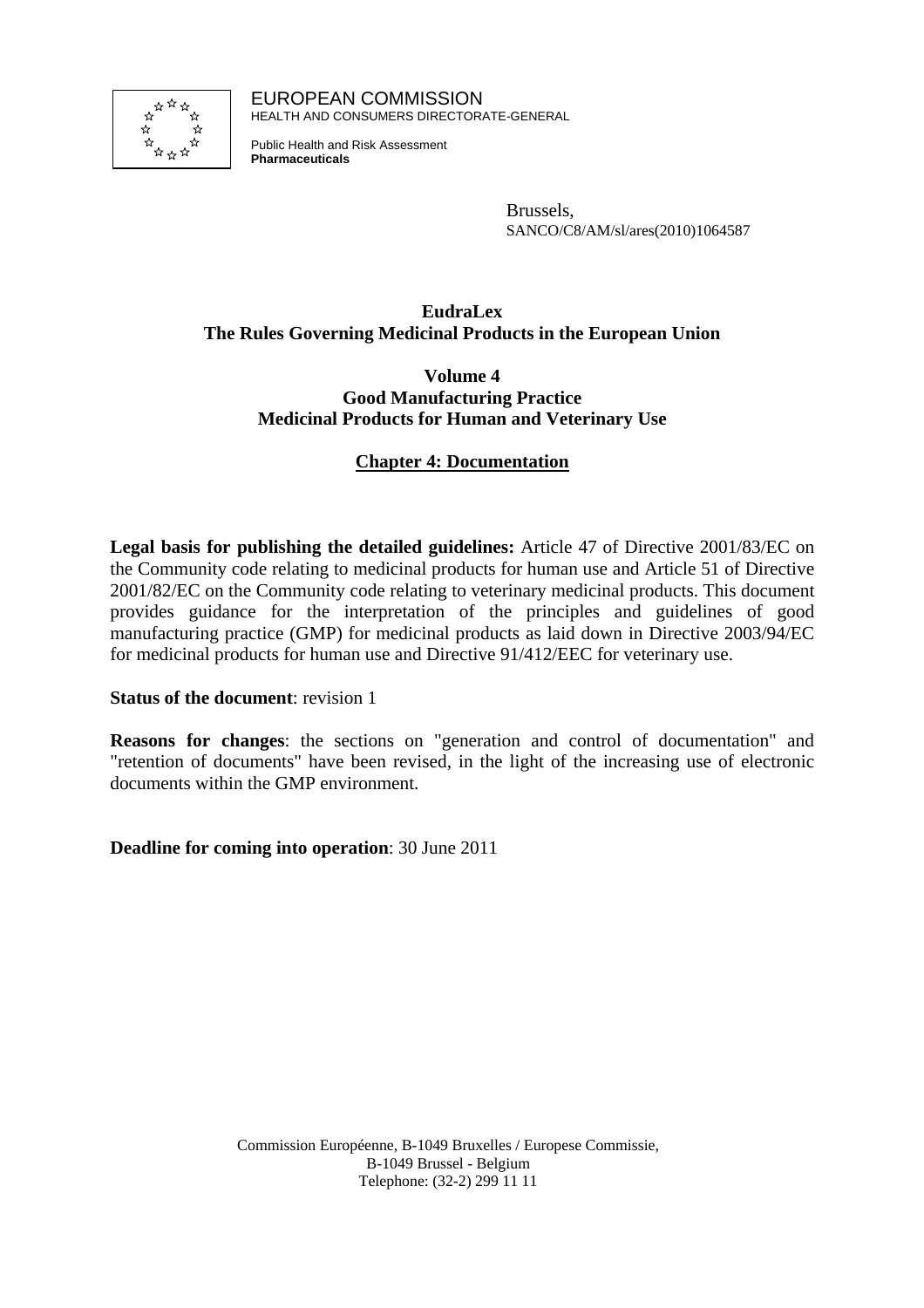### **Table of Contents**

**Principle Required GMP Documentation Generation and Control of Documentation Good Documentation Practices Retention of Documents Specifications Manufacturing Formula and Processing Instructions Procedures and records**

### **Principle**

Good documentation constitutes an essential part of the quality assurance system and is key to operating in compliance with GMP requirements. The various types of documents and media used should be fully defined in the manufacturer's Quality Management System. Documentation may exist in a variety of forms, including paper-based, electronic or photographic media. The main objective of the system of documentation utilized must be to establish, control, monitor and record all activities which directly or indirectly impact on all aspects of the quality of medicinal products. The Quality Management System should include sufficient instructional detail to facilitate a common understanding of the requirements, in addition to providing for sufficient recording of the various processes and evaluation of any observations, so that ongoing application of the requirements may be demonstrated.

There are two primary types of documentation used to manage and record GMP compliance: instructions (directions, requirements) and records/reports. Appropriate good documentation practice should be applied with respect to the type of document.

Suitable controls should be implemented to ensure the accuracy, integrity, availability and legibility of documents. Instruction documents should be free from errors and available in writing. The term 'written' means recorded, or documented on media from which data may be rendered in a human readable form.

#### **Required GMP documentation (by type):**

**Site Master File:** A document describing the GMP related activities of the manufacturer.

#### *Instructions (directions, or requirements) type:*

**Specifications** Describe in detail the requirements with which the products or materials used or obtained during manufacture have to conform. They serve as a basis for quality evaluation.

**Manufacturing Formulae, Processing, Packaging and Testing Instructions:**  Provide detail all the starting materials, equipment and computerised systems (if any) to be used and specify all processing, packaging, sampling and testing instructions. Inprocess controls and process analytical technologies to be employed should be specified where relevant, together with acceptance criteria.

**Procedures:** (Otherwise known as Standard Operating Procedures, or SOPs), give directions for performing certain operations.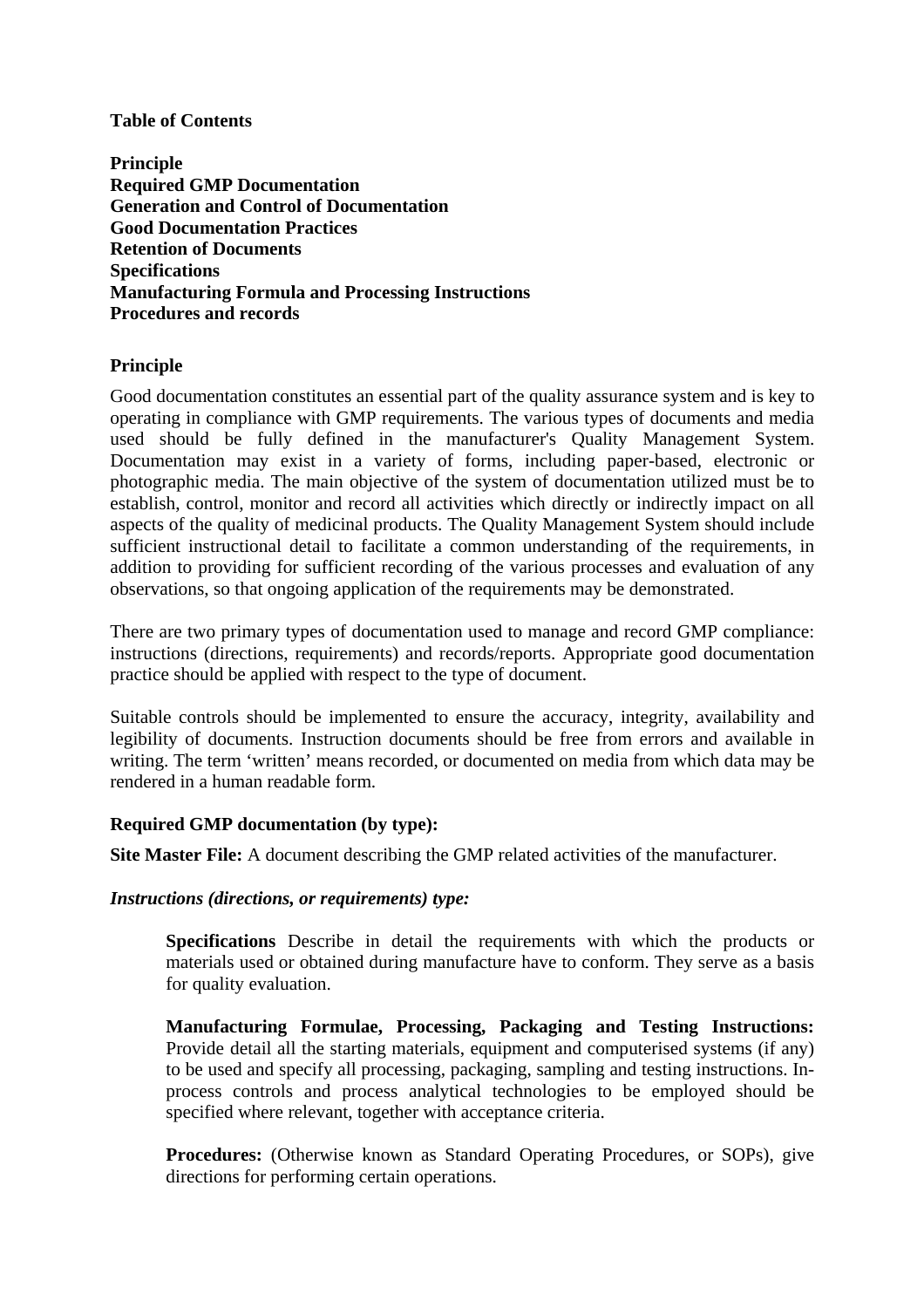**Protocols:** Give instructions for performing and recording certain discreet operations.

**Technical Agreements:** Are agreed between contract givers and acceptors for outsourced activities.

### *Record/Report type:*

**Records:** Provide evidence of various actions taken to demonstrate compliance with instructions, e.g. activities, events, investigations, and in the case of manufactured batches a history of each batch of product, including its distribution. Records include the raw data which is used to generate other records. For electronic records regulated users should define which data are to be used as raw data. At least, all data on which quality decisions are based should be defined as raw data

**Certificates of Analysis:** Provide a summary of testing results on samples of products or materials<sup>1</sup> together with the evaluation for compliance to a stated specification.

**Reports:** Document the conduct of particular exercises, projects or investigations, together with results, conclusions and recommendations.

## **Generation and Control of Documentation**

4.1 All types of document should be defined and adhered to. The requirements apply equally to all forms of document media types. Complex systems need to be understood, well documented, validated, and adequate controls should be in place. Many documents (instructions and/or records) may exist in hybrid forms, i.e. some elements as electronic and others as paper based. Relationships and control measures for master documents, official copies, data handling and records need to be stated for both hybrid and homogenous systems. Appropriate controls for electronic documents such as templates, forms, and master documents should be implemented. Appropriate controls should be in place to ensure the integrity of the record throughout the retention period.

4.2 Documents should be designed, prepared, reviewed, and distributed with care. They should comply with the relevant parts of Product Specification Files, Manufacturing and Marketing Authorisation dossiers, as appropriate. The reproduction of working documents from master documents should not allow any error to be introduced through the reproduction process.

4.3 Documents containing instructions should be approved, signed and dated by appropriate and authorised persons. Documents should have unambiguous contents and be uniquely identifiable. The effective date should be defined.

4.4 Documents containing instructions should be laid out in an orderly fashion and be easy to check. The style and language of documents should fit with their intended use. Standard Operating Procedures, Work Instructions and Methods should be written in an imperative mandatory style.

<sup>&</sup>lt;sup>1</sup> Alternatively the certification may be based, in-whole or in-part, on the assessment of real time data (summaries and exception reports) from batch related process analytical technology (PAT), parameters or metrics as per the approved marketing authorisation dossier.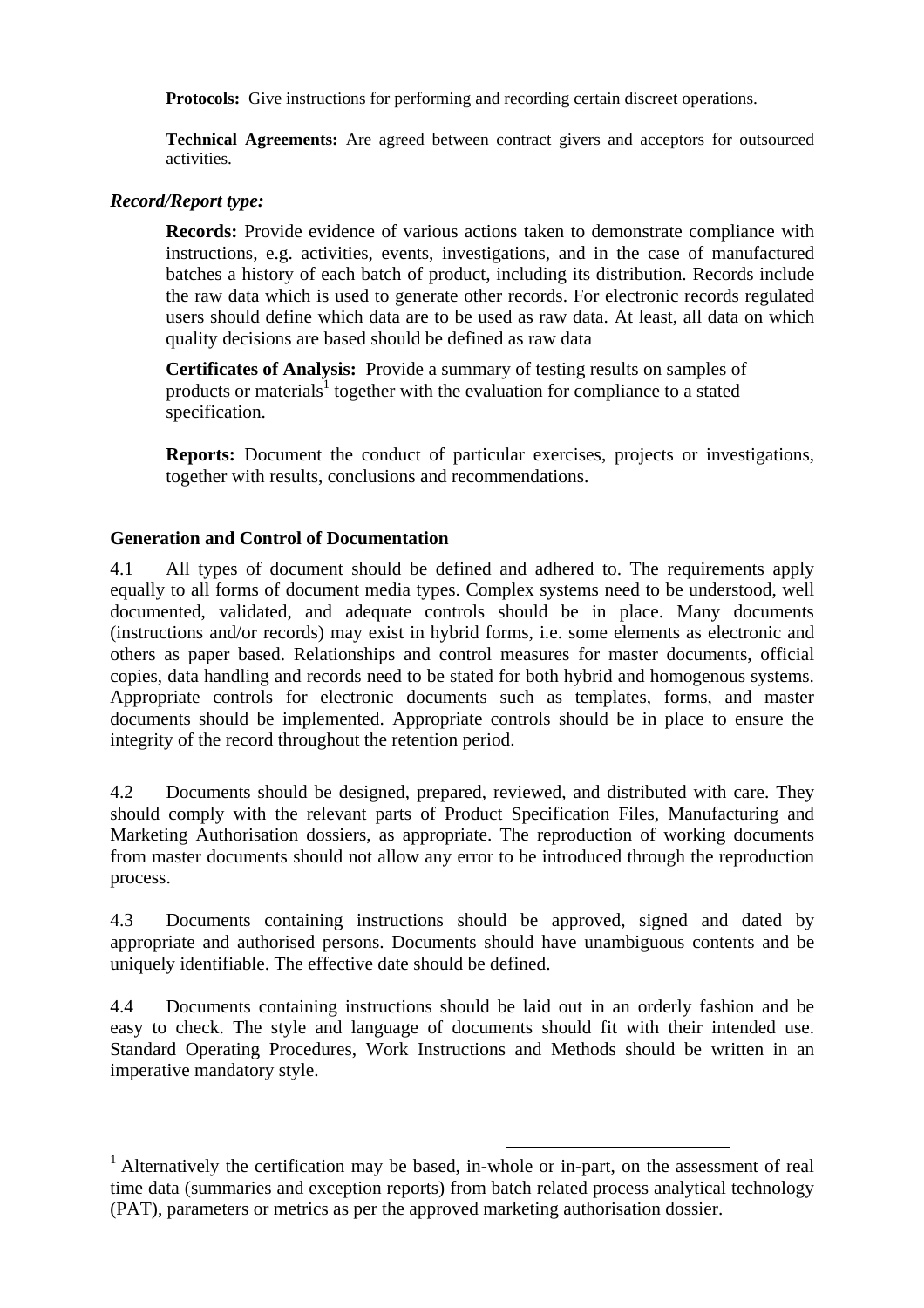4.5 Documents within the Quality Management System should be regularly reviewed and kept up-to-date.

4.6 Documents should not be hand-written; although, where documents require the entry of data, sufficient space should be provided for such entries.

## **Good Documentation Practices**

4.7 Handwritten entries should be made in clear, legible, indelible way.

4.8 Records should be made or completed at the time each action is taken and in such a way that all significant activities concerning the manufacture of medicinal products are traceable.

4.9 Any alteration made to the entry on a document should be signed and dated; the alteration should permit the reading of the original information. Where appropriate, the reason for the alteration should be recorded.

## **Retention of Documents**

4.10 It should be clearly defined which record is related to each manufacturing activity and where this record is located. Secure controls must be in place to ensure the integrity of the record throughout the retention period and validated where appropriate.

4.11 Specific requirements apply to batch documentation which must be kept for one year after expiry of the batch to which it relates or at least five years after certification of the batch by the Qualified Person, whichever is the longer. For investigational medicinal products, the batch documentation must be kept for at least five years after the completion or formal discontinuation of the last clinical trial in which the batch was used. Other requirements for retention of documentation may be described in legislation in relation to specific types of product (e.g. Advanced Therapy Medicinal Products) and specify that longer retention periods be applied to certain documents.

4.12 For other types of documentation, the retention period will depend on the business activity which the documentation supports. Critical documentation, including raw data (for example relating to validation or stability), which supports information in the Marketing Authorisation should be retained whilst the authorization remains in force. It may be considered acceptable to retire certain documentation (e.g. raw data supporting validation reports or stability reports) where the data has been superseded by a full set of new data. Justification for this should be documented and should take into account the requirements for retention of batch documentation; for example, in the case of process validation data, the accompanying raw data should be retained for a period at least as long as the records for all batches whose release has been supported on the basis of that validation exercise.

The following section gives some examples of required documents. The quality management system should describe all documents required to ensure product quality and patient safety.

## **Specifications**

4.13 There should be appropriately authorised and dated specifications for starting and packaging materials, and finished products.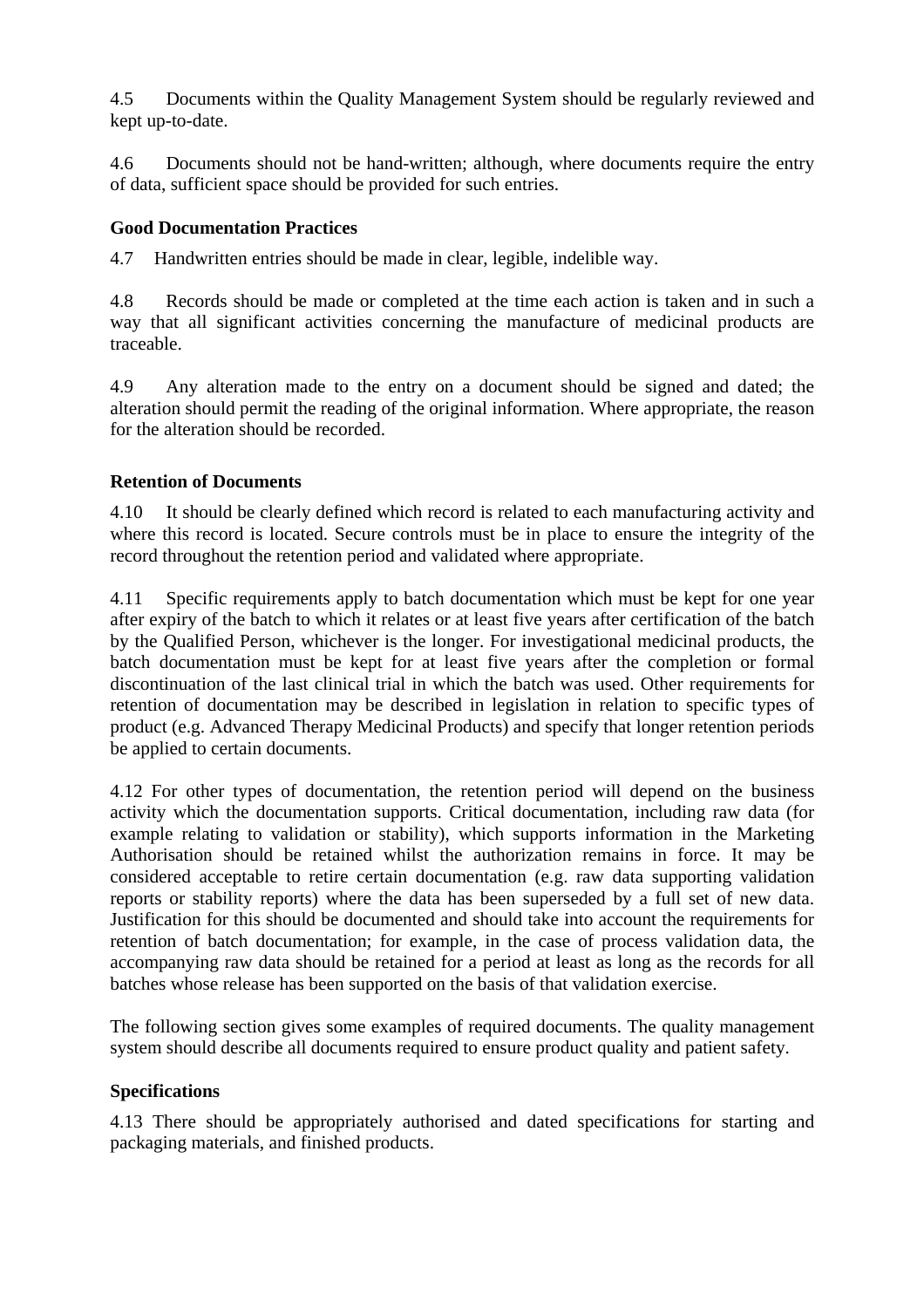## *Specifications for starting and packaging materials*

- 4.14 Specifications for starting and primary or printed packaging materials should include or provide reference to, if applicable:
	- a) A description of the materials, including:
		- The designated name and the internal code reference;
		- The reference, if any, to a pharmacopoeial monograph;
		- The approved suppliers and, if reasonable, the original producer of the material;
		- A specimen of printed materials;
	- b) Directions for sampling and testing;
	- c) Qualitative and quantitative requirements with acceptance limits;
	- d) Storage conditions and precautions;
	- e) The maximum period of storage before re-examination.

# *Specifications for intermediate and bulk products*

4.15 Specifications for intermediate and bulk products should be available for critical steps or if these are purchased or dispatched. The specifications should be similar to specifications for starting materials or for finished products, as appropriate.

# *Specifications for finished products*

- 4.16 Specifications for finished products should include or provide reference to:
	- a) The designated name of the product and the code reference where applicable;
	- b) The formula;
	- c) A description of the pharmaceutical form and package details;
	- d) Directions for sampling and testing
	- e) The qualitative and quantitative requirements, with the acceptance limits;
	- f) The storage conditions and any special handling precautions, where applicable;
	- g) The shelf-life.

# **Manufacturing Formula and Processing Instructions**

Approved, written Manufacturing Formula and Processing Instructions should exist for each product and batch size to be manufactured.

- 4.17 The Manufacturing Formula should include:
	- a) The name of the product, with a product reference code relating to its specification;
	- b) A description of the pharmaceutical form, strength of the product and batch size;

c) A list of all starting materials to be used, with the amount of each, described; mention should be made of any substance that may disappear in the course of processing;

d) A statement of the expected final yield with the acceptable limits, and of relevant intermediate yields, where applicable

4.18 The Processing Instructions should include: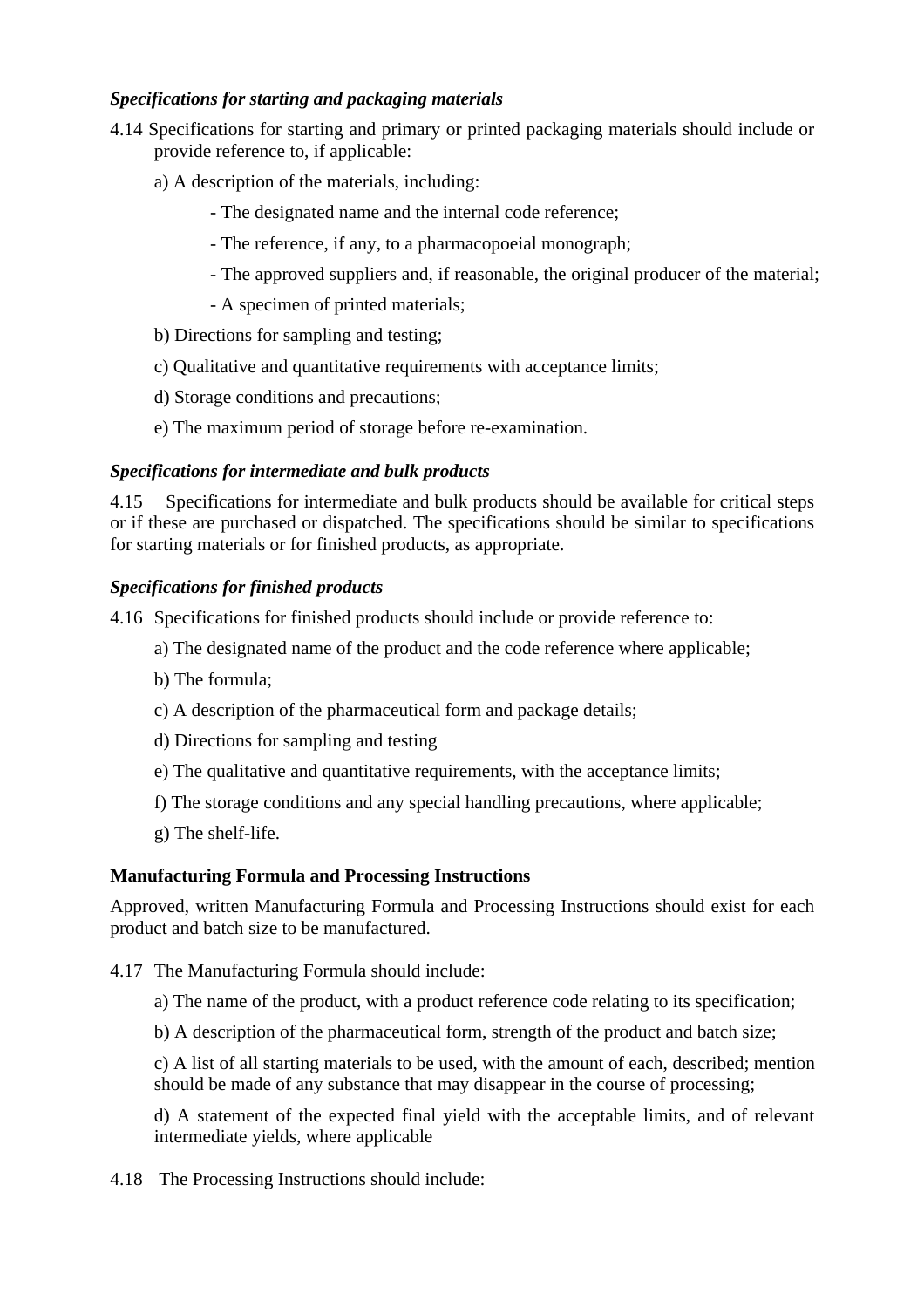a) A statement of the processing location and the principal equipment to be used;

b) The methods, or reference to the methods, to be used for preparing the critical equipment (e.g. cleaning, assembling, calibrating, sterilising);

c) Checks that the equipment and work station are clear of previous products, documents or materials not required for the planned process, and that equipment is clean and suitable for use;

d) Detailed stepwise processing instructions [e.g. checks on materials, pre-treatments, sequence for adding materials, critical process parameters (time, temp etc)];

e) The instructions for any in-process controls with their limits;

f) Where necessary, the requirements for bulk storage of the products; including the container, labeling and special storage conditions where applicable;

g) Any special precautions to be observed.

### *Packaging Instructions*

4.19 Approved Packaging Instructions for each product, pack size and type should exist. These should include, or have a reference to, the following:

a) Name of the product; including the batch number of bulk and finished product

b) Description of its pharmaceutical form, and strength where applicable;

c) The pack size expressed in terms of the number, weight or volume of the product in the final container;

d) A complete list of all the packaging materials required, including quantities, sizes and types, with the code or reference number relating to the specifications of each packaging material;

e) Where appropriate, an example or reproduction of the relevant printed packaging materials, and specimens indicating where to apply batch number references, and shelf life of the product;

f) Checks that the equipment and work station are clear of previous products, documents or materials not required for the planned packaging operations (line clearance), and that equipment is clean and suitable for use.

g) Special precautions to be observed, including a careful examination of the area and equipment in order to ascertain the line clearance before operations begin;

h) A description of the packaging operation, including any significant subsidiary operations, and equipment to be used;

i) Details of in-process controls with instructions for sampling and acceptance limits.

## *Batch Processing Record*

4.20 A Batch Processing Record should be kept for each batch processed. It should be based on the relevant parts of the currently approved Manufacturing Formula and Processing Instructions, and should contain the following information:

- a) The name and batch number of the product;
- b) Dates and times of commencement, of significant intermediate stages and of completion of production;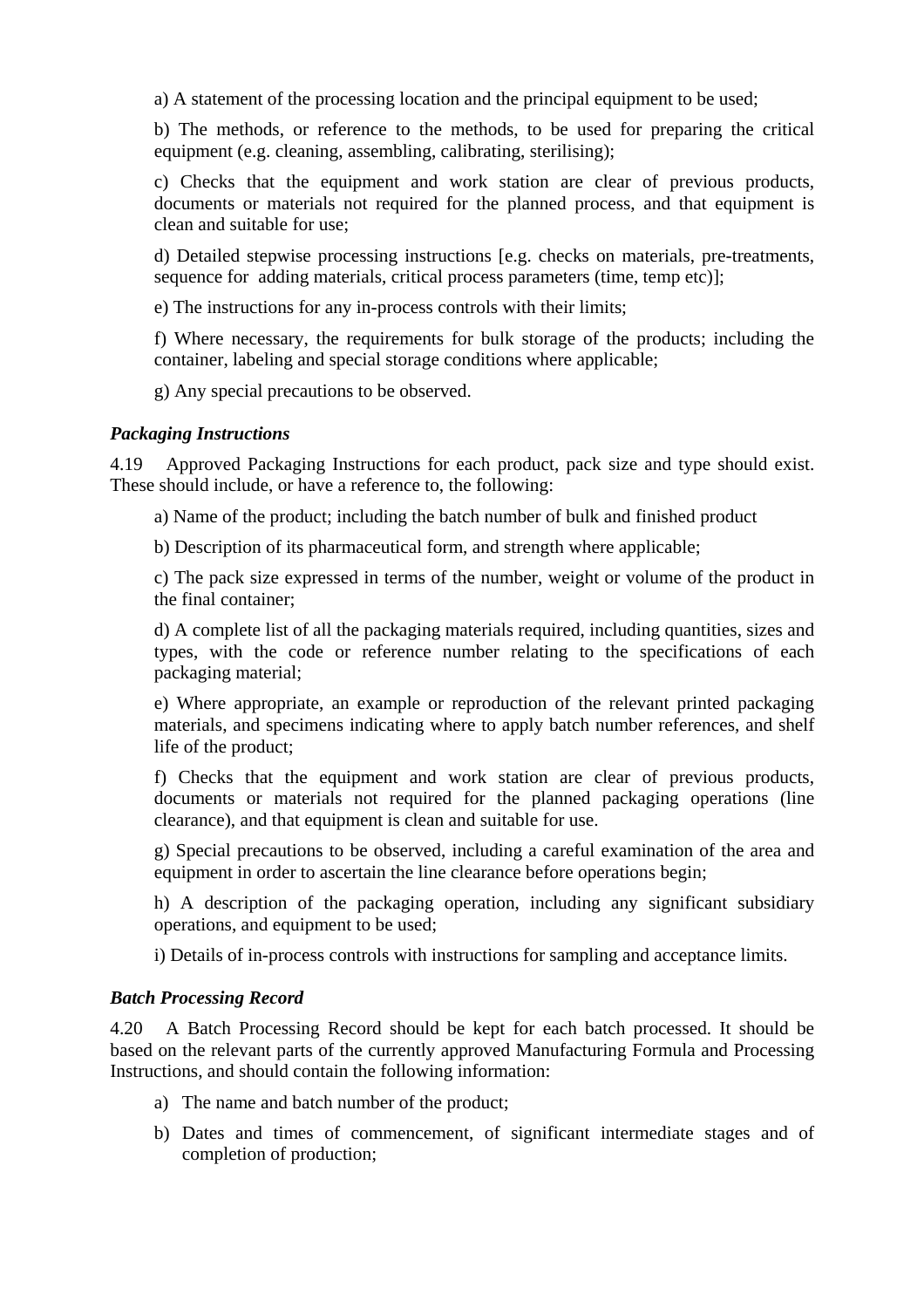- c) Identification (initials) of the operator(s) who performed each significant step of the process and, where appropriate, the name of any person who checked these operations;
- d) The batch number and/or analytical control number as well as the quantities of each starting material actually weighed (including the batch number and amount of any recovered or reprocessed material added);
- e) Any relevant processing operation or event and major equipment used;
- f) A record of the in-process controls and the initials of the person(s) carrying them out, and the results obtained;
- g) The product yield obtained at different and pertinent stages of manufacture;
- h) Notes on special problems including details, with signed authorisation for any deviation from the Manufacturing Formula and Processing Instructions;
- i) Approval by the person responsible for the processing operations.

**Note:** Where a validated process is continuously monitored and controlled, then automatically generated reports may be limited to compliance summaries and exception/ out-ofspecification (OOS) data reports.

### *Batch Packaging Record*

4.21 A Batch Packaging Record should be kept for each batch or part batch processed. It should be based on the relevant parts of the Packaging Instructions.

The batch packaging record should contain the following information:

a) The name and batch number of the product,

b) The date(s) and times of the packaging operations;

c) Identification (initials) of the operator(s) who performed each significant step of the process and, where appropriate, the name of any person who checked these operations;

d) Records of checks for identity and conformity with the packaging instructions, including the results of in-process controls;

e) Details of the packaging operations carried out, including references to equipment and the packaging lines used;

f) Whenever possible, samples of printed packaging materials used, including specimens of the batch coding, expiry dating and any additional overprinting;

g) Notes on any special problems or unusual events including details, with signed authorisation for any deviation from the Packaging Instructions;

h) The quantities and reference number or identification of all printed packaging materials and bulk product issued, used, destroyed or returned to stock and the quantities of obtained product, in order to provide for an adequate reconciliation. Where there are there are robust electronic controls in place during packaging there may be justification for not including this information

i) Approval by the person responsible for the packaging operations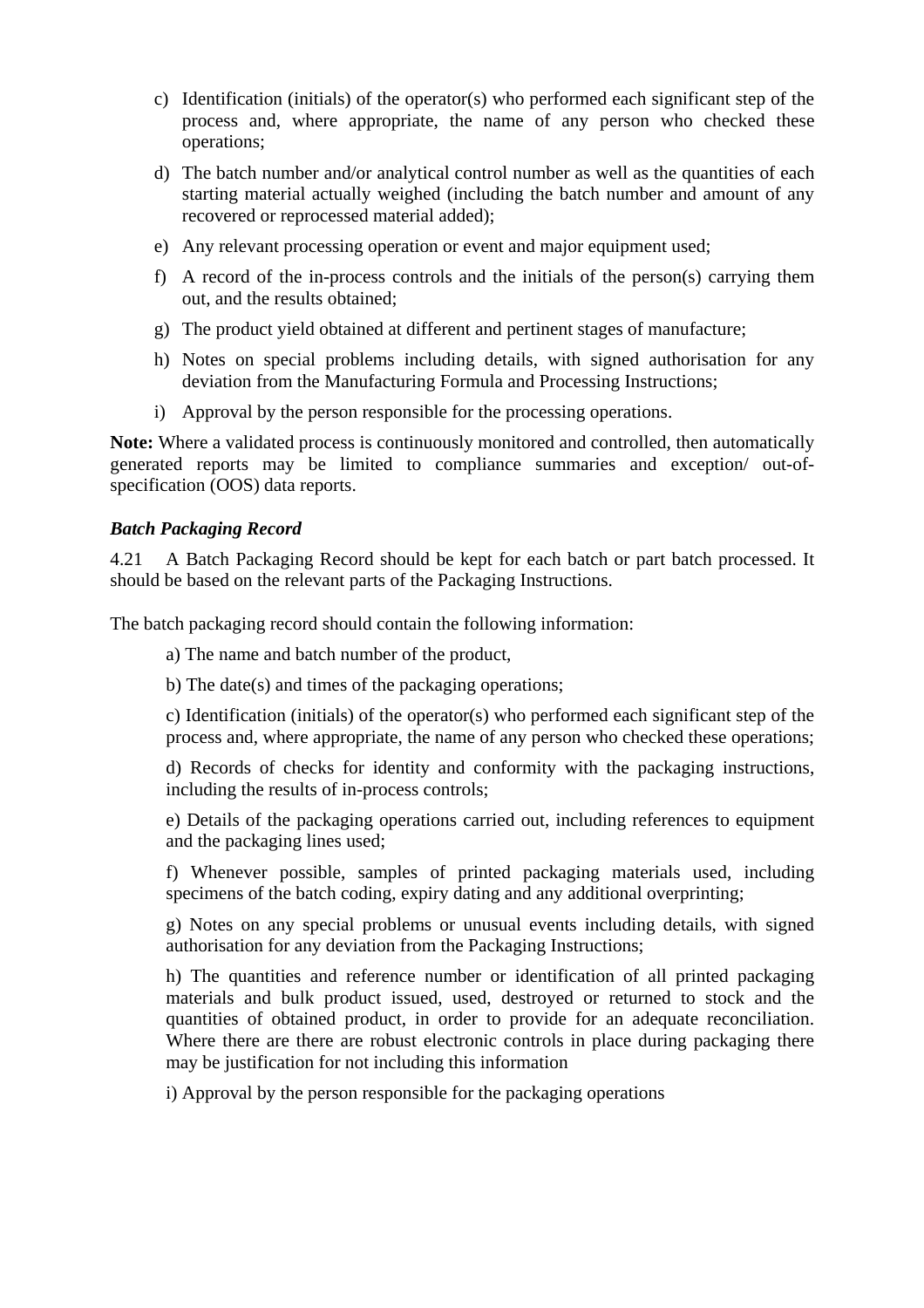## **Procedures and records**

# *Receipt*

4.22 There should be written procedures and records for the receipt of each delivery of each starting material, (including bulk, intermediate or finished goods), primary, secondary and printed packaging materials.

- 4.23 The records of the receipts should include:
	- a) The name of the material on the delivery note and the containers;
	- b) The "in-house" name and/or code of material (if different from a);
	- c) Date of receipt;
	- d) Supplier's name and, manufacturer's name;
	- e) Manufacturer's batch or reference number;
	- f) Total quantity and number of containers received;
	- g) The batch number assigned after receipt;
	- h) Any relevant comment.

4.24 There should be written procedures for the internal labeling, quarantine and storage of starting materials, packaging materials and other materials, as appropriate.

### *Sampling*

4.25 There should be written procedures for sampling, which include the methods and equipment to be used, the amounts to be taken and any precautions to be observed to avoid contamination of the material or any deterioration in its quality.

## *Testing*

4.26 There should be written procedures for testing materials and products at different stages of manufacture, describing the methods and equipment to be used. The tests performed should be recorded.

#### *Other*

4.27 Written release and rejection procedures should be available for materials and products, and in particular for the certification for sale of the finished product by the Qualified Person(s). All records should be available to the Qualified Person. A system should be in place to indicate special observations and any changes to critical data.

4.28 Records should be maintained for the distribution of each batch of a product in order to facilitate recall of any batch, if necessary.

4.29 There should be written policies, procedures, protocols, reports and the associated records of actions taken or conclusions reached, where appropriate, for the following examples:

- Validation and qualification of processes, equipment and systems;
- Equipment assembly and calibration;
- Technology transfer;
- Maintenance, cleaning and sanitation;